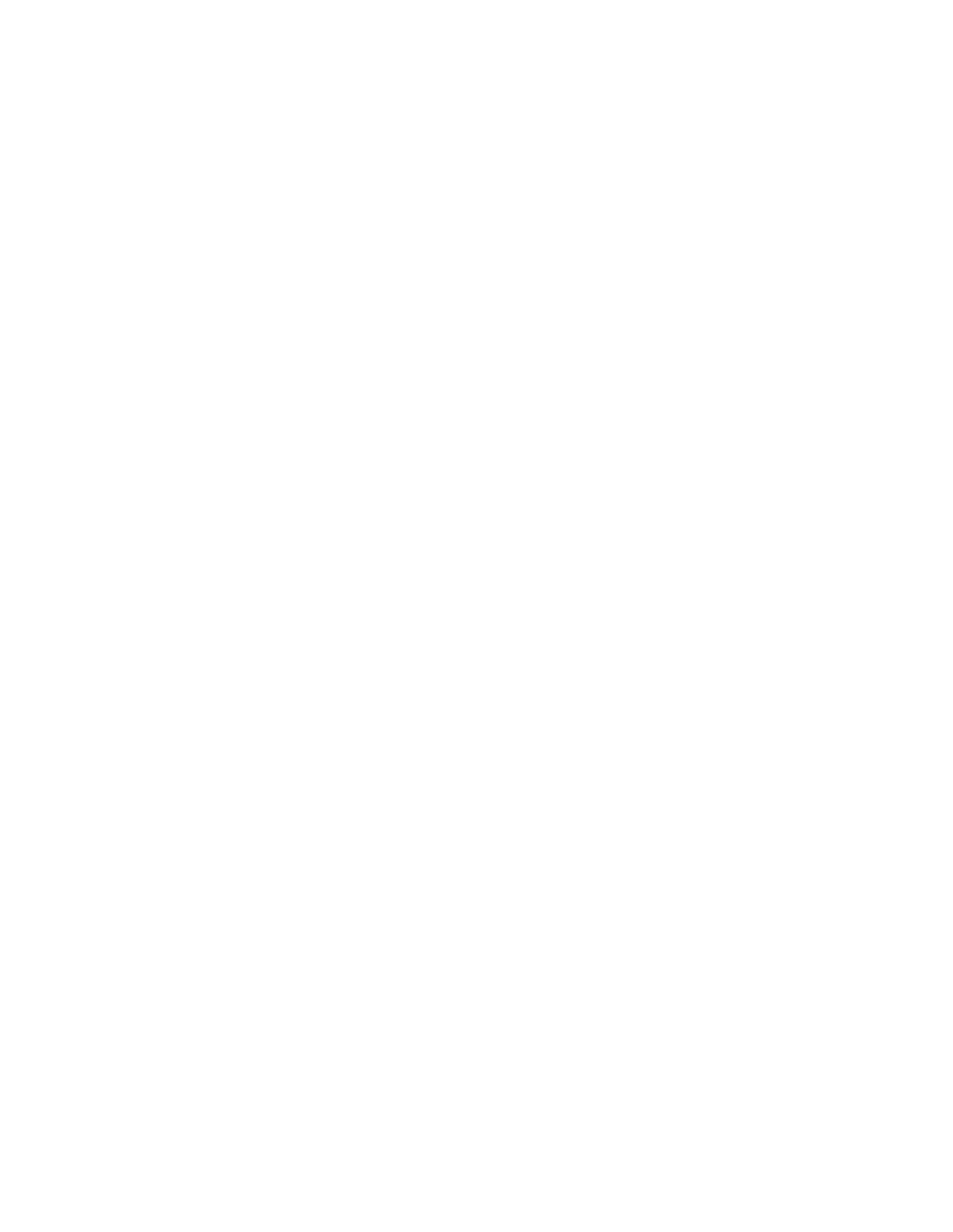## THE LITURGY OF THE WORD AT 10:45

*Be thankful, be silent, be reverent, for this is the House of God. Before the service, speak to the Lord. During the service, let the Lord speak to you. After the service, speak to one another.*

| Celebrant:                                                      | I see you.                                                       |
|-----------------------------------------------------------------|------------------------------------------------------------------|
| People:                                                         | We are here.                                                     |
| Celebrant:                                                      | Blessed be God; Father, Son and Holy Spirit.                     |
| And blessed be God's kingdom, now and for ever. Amen.<br>People |                                                                  |
| Celebrant:                                                      | Almighty God, to you all hearts are open, all desires known, and |

ghty God, to you all hearts are open, all desires known, and from you no secrets are hid: Cleanse the thoughts of our hearts by the inspiration of your Holy Spirit, that we may perfectly love you, and worthily magnify your holy Name; through Christ our Lord. *People:* **Amen.**

**Hymn 411** *O bless the Lord, my soul!*



 $6\phantom{.0}$ Then bless his holy Name, whose grace hath made thee whole, whose loving-kindness crowns thy days: O bless the Lord, my soul!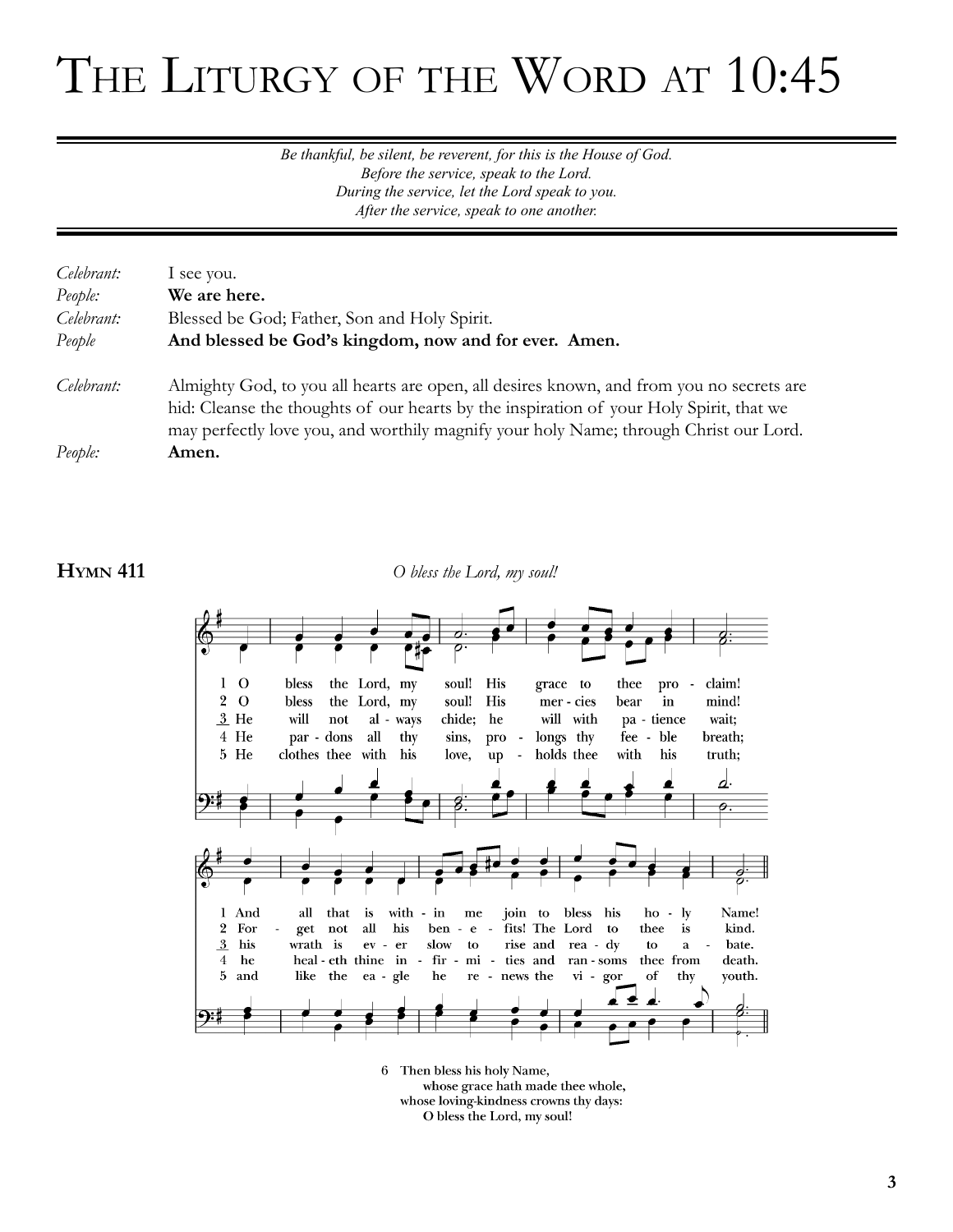## **Opening Prayer**

Father, send your Holy Spirit upon us as we come together to hear your word and to receive your sacrament. Keep us mindful that we are one with you and each other and help us to live our lives joyfully sharing the grace you have shown us and the life you have brought us. Mercifully receive the prayers of your people who call upon you and grant that they may know and understand what things they ought to do; and also may have grace and power faithfully to accomplish them, through Jesus Christ, our Lord.

*Response:* **We offer ourselves to you, O Lord, and to each other, that we may serve in your Name. Amen.**

### **Hymn of Praise 115 (LEVAS)** *Spirit of the living God*



Words: Daniel Iverson (1890-1977)

Copyright © 1935, 1963 Birdwing Music (a Division of the Sparrow Corp.) and BMG Songs, Inc. All Rights on Behalf of Birdwing Music Administered by BMG Songs, Inc. All Rights Reserved. International Copyright Secured. Used by Permission.

Music: Daniel Iverson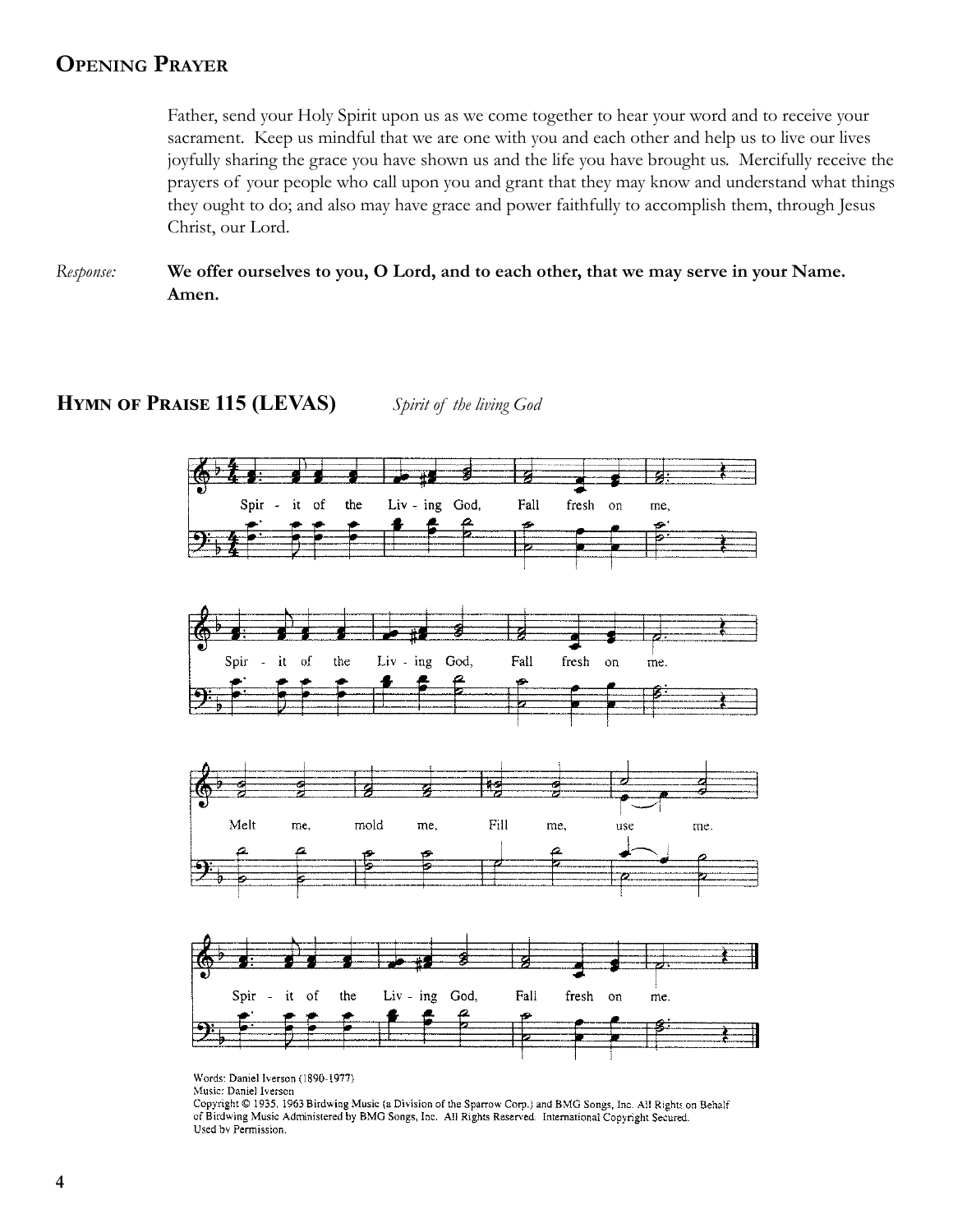## **The Collect of the Day**

| Celebrant: | The Lord be with you.                                                                                 |
|------------|-------------------------------------------------------------------------------------------------------|
| People:    | And also with you.                                                                                    |
| Celebrant: | Let us pray.                                                                                          |
|            | O Lord, make us have perpetual love and reverence for your holy Name, for you never fail to help      |
|            | and govern those whom you have set upon the sure foundation of your loving-kindness; through          |
|            | Jesus Christ our Lord, who lives and reigns with you and the Holy Spirit, one God, for ever and ever. |
| People:    | Amen.                                                                                                 |

## *The people sit.*

## **The First Lesson: 1 Kings 19:1-4, (5-7), 8-15a**

Ahab told Jezebel all that Elijah had done, and how he had killed all the prophets with the sword. Then Jezebel sent a messenger to Elijah, saying, "So may the gods do to me, and more also, if I do not make your life like the life of one of them by this time tomorrow." Then he was afraid; he got up and fled for his life, and came to Beer-sheba, which belongs to Judah; he left his servant there.

But he himself went a day's journey into the wilderness, and came and sat down under a solitary broom tree. He asked that he might die: "It is enough; now, O Lord, take away my life, for I am no better than my ancestors." [Then he lay down under the broom tree and fell asleep. Suddenly an angel touched him and said to him, "Get up and eat." He looked, and there at his head was a cake baked on hot stones, and a jar of water. He ate and drank, and lay down again. The angel of the Lord came a second time, touched him, and said, "Get up and eat, otherwise the journey will be too much for you."] He got up, and ate and drank; then he went in the strength of that food forty days and forty nights to Horeb the mount of God. At that place he came to a cave, and spent the night there.

Then the word of the Lord came to him, saying, "What are you doing here, Elijah?" He answered, "I have been very zealous for the Lord, the God of hosts; for the Israelites have forsaken your covenant, thrown down your altars, and killed your prophets with the sword. I alone am left, and they are seeking my life, to take it away."

He said, "Go out and stand on the mountain before the Lord, for the Lord is about to pass by." Now there was a great wind, so strong that it was splitting mountains and breaking rocks in pieces before the Lord, but the Lord was not in the wind; and after the wind an earthquake, but the Lord was not in the earthquake; and after the earthquake a fire, but the Lord was not in the fire; and after the fire a sound of sheer silence. When Elijah heard it, he wrapped his face in his mantle and went out and stood at the entrance of the cave. Then there came a voice to him that said, "What are you doing here, Elijah?" He answered, "I have been very zealous for the Lord, the God of hosts; for the Israelites have forsaken your covenant, thrown down your altars, and killed your prophets with the sword. I alone am left, and they are seeking my life, to take it away." Then the Lord said to him, "Go, return on your way to the wilderness of Damascus."

*Reader:* The Word of the Lord. *People:* **Thanks be to God.**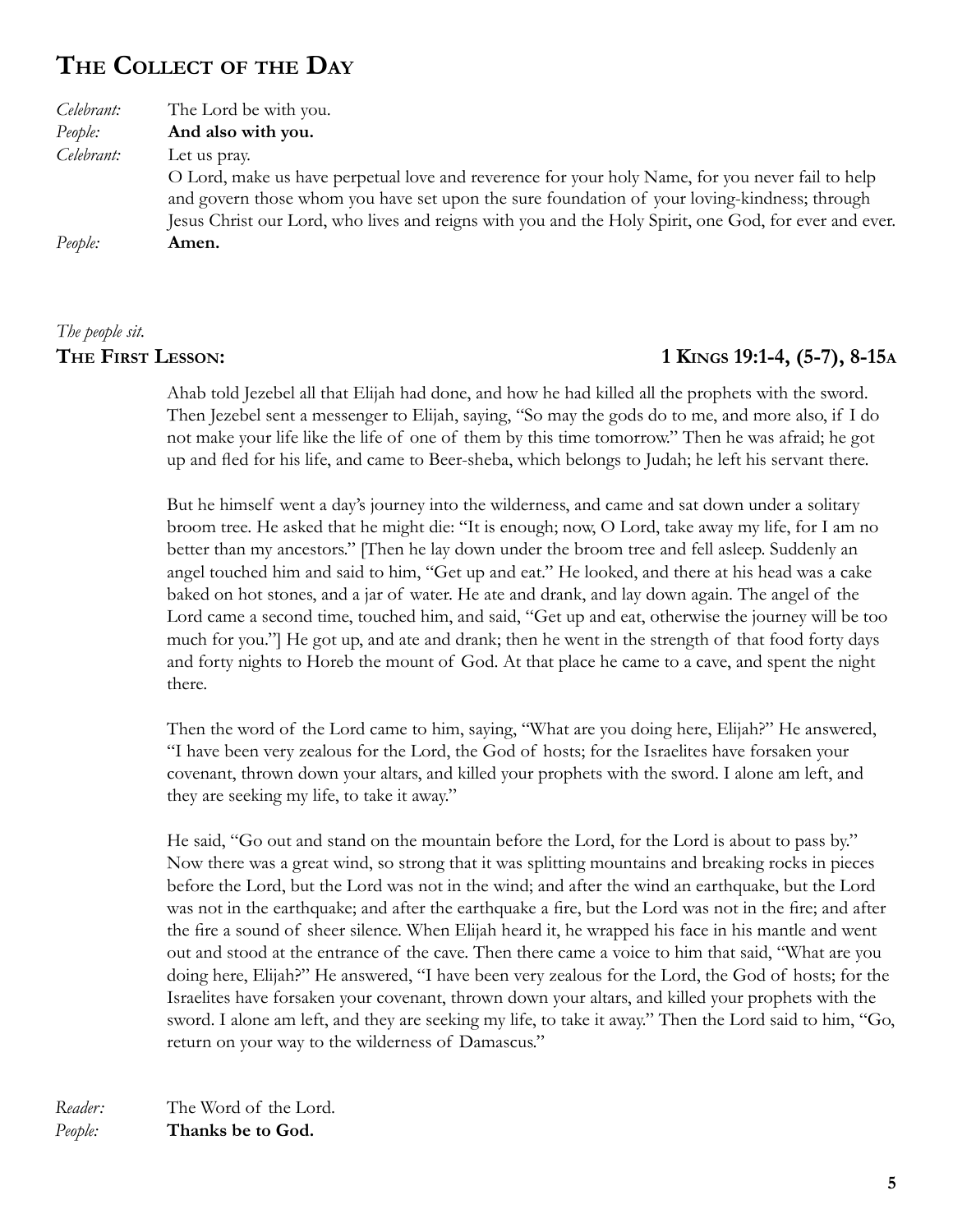#### **Psalm 42** *Quemadmodum*

As the deer longs for the water-brooks, \* so longs my soul for you, O God.

My soul is athirst for God, athirst for the living God; \* when shall I come to appear before the presence of God?

My tears have been my food day and night, \* while all day long they say to me, "Where now is your God?"

I pour out my soul when I think on these things: \* how I went with the multitude and led them into the house of God,

With the voice of praise and thanksgiving,  $*$ among those who keep holy-day.

Why are you so full of heaviness, O my soul? \* and why are you so disquieted within me?

Put your trust in God; \* for I will yet give thanks to him, who is the help of my countenance, and my God.

My soul is heavy within me; \*

therefore I will remember you from the land of Jordan, and from the peak of Mizar among the heights of Hermon.

One deep calls to another in the noise of your cataracts; \* all your rapids and floods have gone over me.

The Lord grants his loving-kindness in the daytime; \* in the night season his song is with me, a prayer to the God of my life.

I will say to the God of my strength, "Why have you forgotten me? \* and why do I go so heavily while the enemy oppresses me?"

While my bones are being broken, \* my enemies mock me to my face;

All day long they mock me \* and say to me, "Where now is your God?"

Why are you so full of heaviness, O my soul? \* and why are you so disquieted within me?

Put your trust in God; \* for I will yet give thanks to him, who is the help of my countenance, and my God.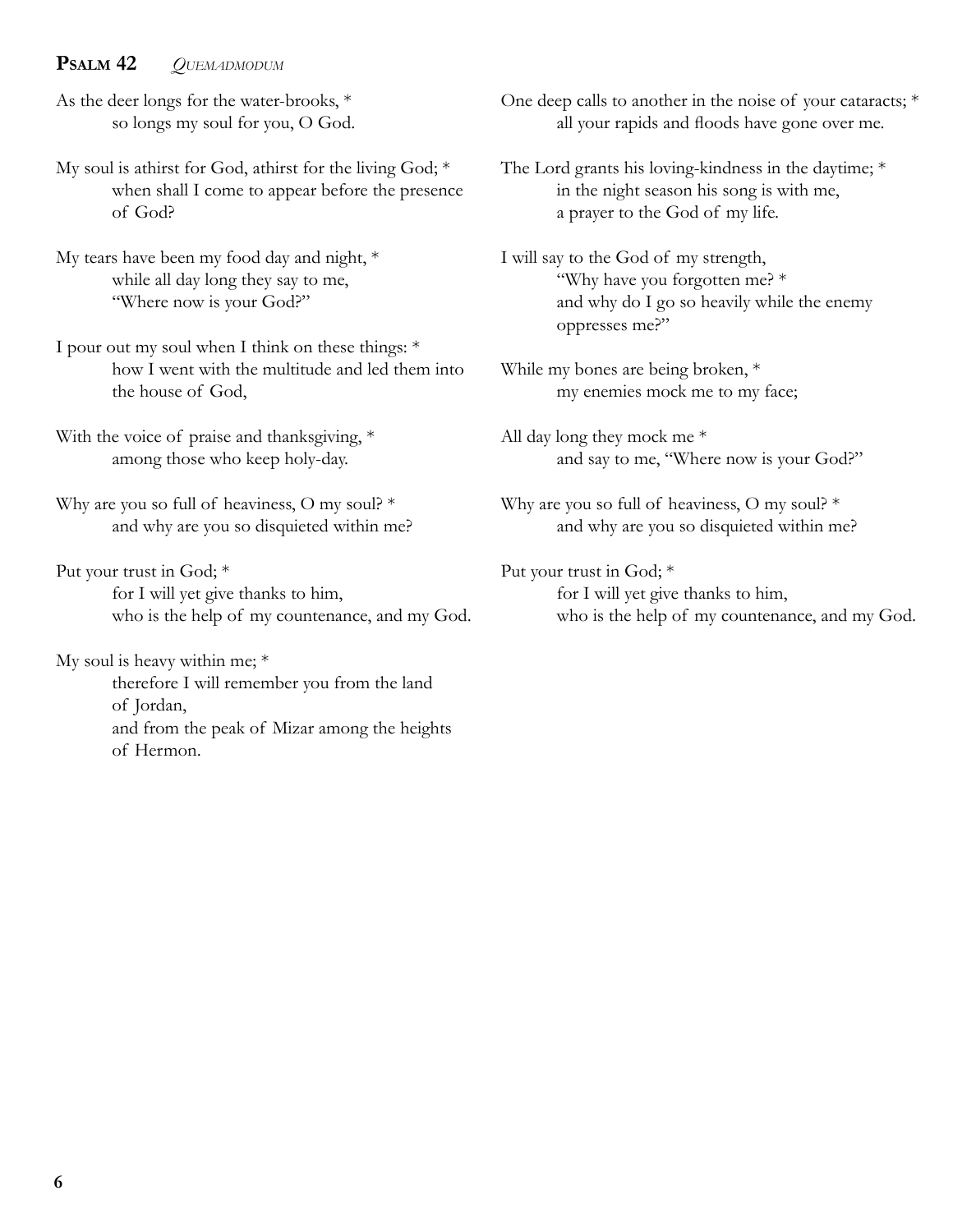#### **The Second Lesson: Galatians 3:23-29**

Now before faith came, we were imprisoned and guarded under the law until faith would be revealed. Therefore the law was our disciplinarian until Christ came, so that we might be justified by faith. But now that faith has come, we are no longer subject to a disciplinarian, for in Christ Jesus you are all children of God through faith. As many of you as were baptized into Christ have clothed yourselves with Christ. There is no longer Jew or Greek, there is no longer slave or free, there is no longer male and female; for all of you are one in Christ Jesus. And if you belong to Christ, then you are Abraham's offspring, heirs according to the promise.

*Reader* The Word of the Lord. *People* **Thanks be to God.**



### **Gradual Hymn 53 (VOICES)** *Spirit of God, unseen as the wind*

Music: *Skye boat Song*, Scottish traditional melody; arr. James Whitbourn Copyright: Words: © Scripture Union. Music: Arr. © Oxford University Press. All rights reserved. Used by permission.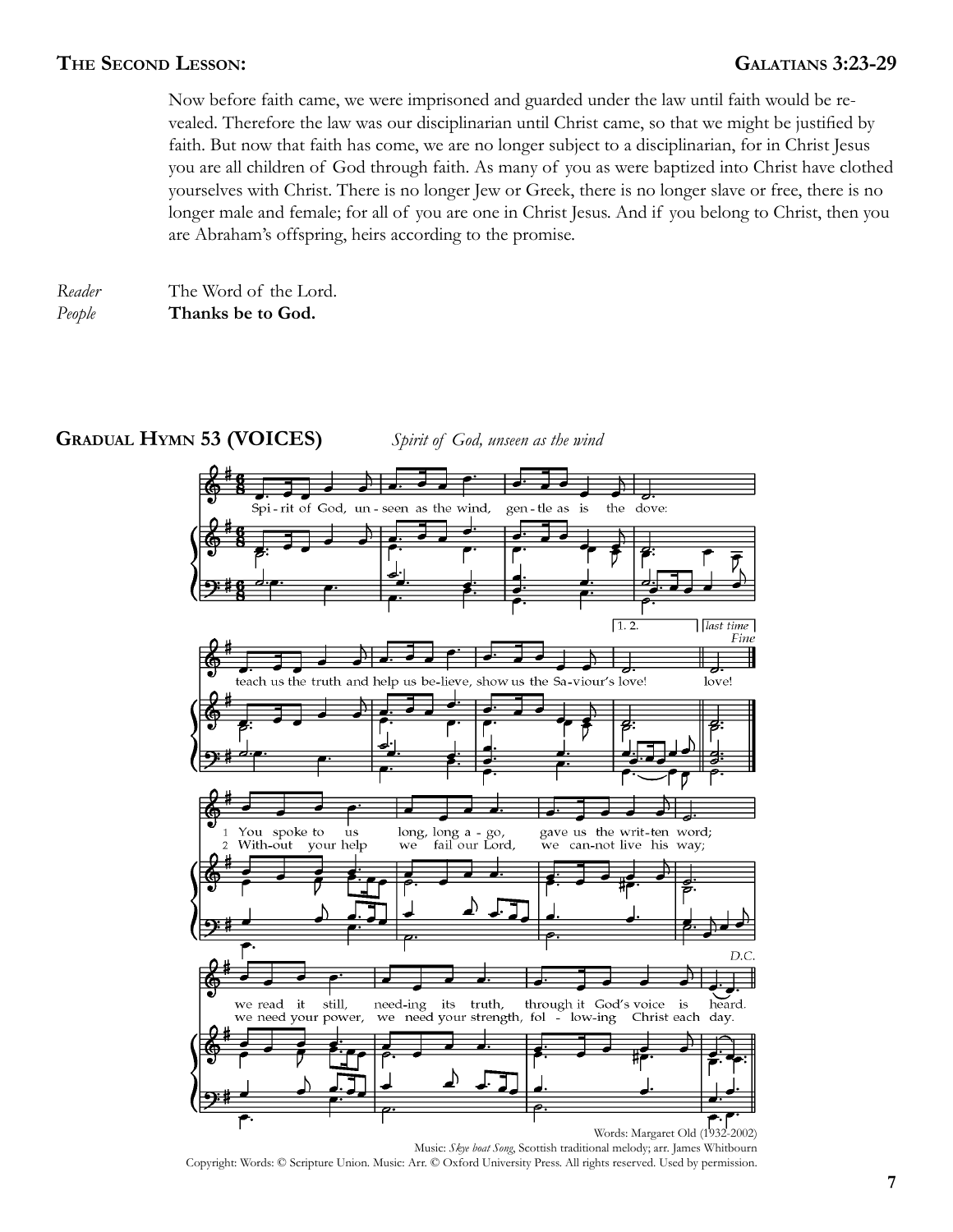## *All standing*

### *Celebrant:* The Holy Gospel of our Lord Jesus Christ according to Luke. *People:* **Glory to you, Lord Christ.**

Jesus and his disciples arrived at the country of the Gerasenes, which is opposite Galilee. As he stepped out on land, a man of the city who had demons met him. For a long time he had worn no clothes, and he did not live in a house but in the tombs. When he saw Jesus, he fell down before him and shouted at the top of his voice, "What have you to do with me, Jesus, Son of the Most High God? I beg you, do not torment me" -- for Jesus had commanded the unclean spirit to come out of the man. (For many times it had seized him; he was kept under guard and bound with chains and shackles, but he would break the bonds and be driven by the demon into the wilds.) Jesus then asked him, "What is your name?" He said, "Legion"; for many demons had entered him. They begged him not to order them to go back into the abyss.

Now there on the hillside a large herd of swine was feeding; and the demons begged Jesus to let them enter these. So he gave them permission. Then the demons came out of the man and entered the swine, and the herd rushed down the steep bank into the lake and was drowned.

When the swineherds saw what had happened, they ran off and told it in the city and in the country. Then people came out to see what had happened, and when they came to Jesus, they found the man from whom the demons had gone sitting at the feet of Jesus, clothed and in his right mind. And they were afraid. Those who had seen it told them how the one who had been possessed by demons had been healed. Then all the people of the surrounding country of the Gerasenes asked Jesus to leave them; for they were seized with great fear. So he got into the boat and returned. The man from whom the demons had gone begged that he might be with him; but Jesus sent him away, saying, "Return to your home, and declare how much God has done for you." So he went away, proclaiming throughout the city how much Jesus had done for him.

*Celebrant:* The Gospel of the Lord *People:* **Praise to you, Lord Christ**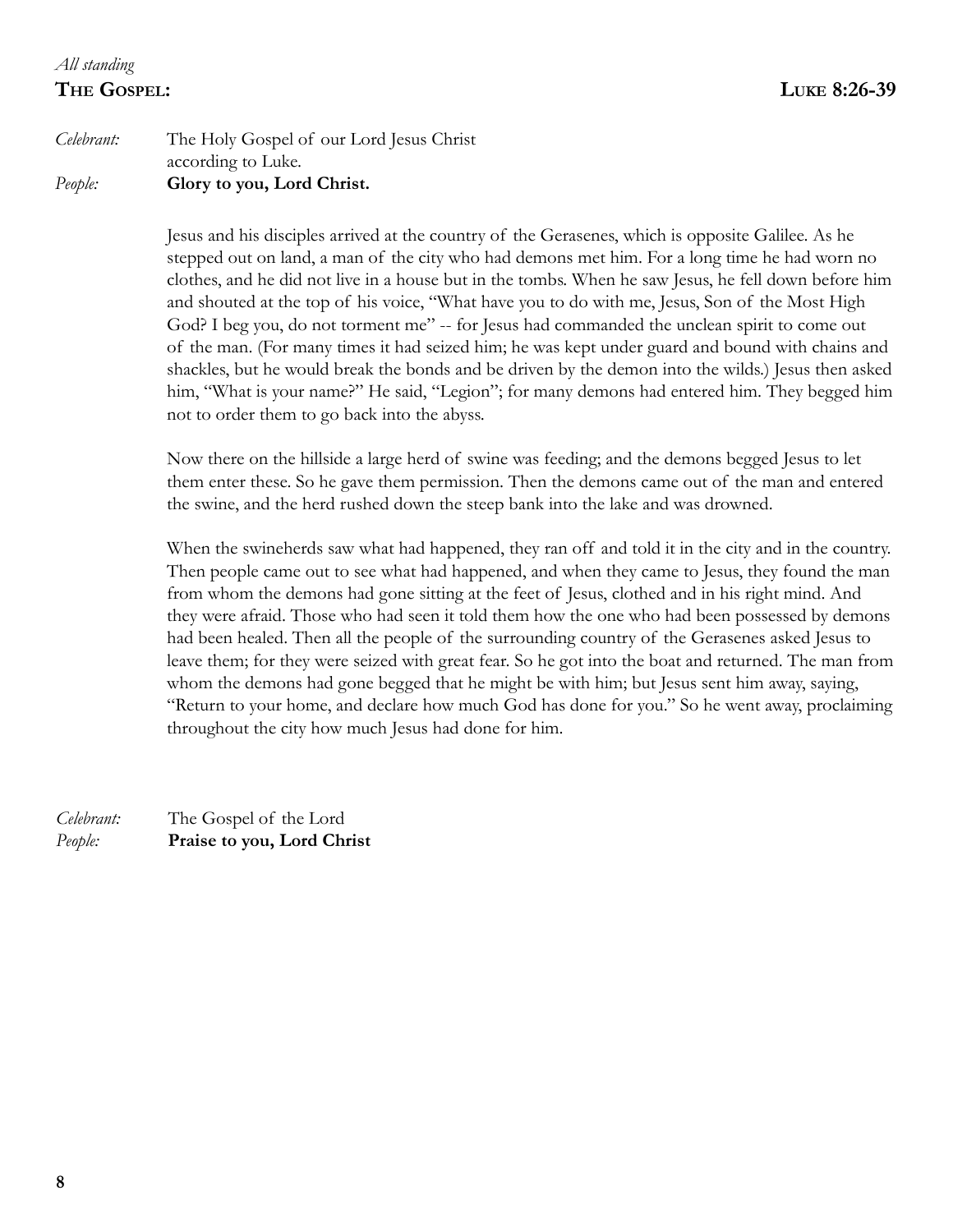## **The Sermon The Rev. Anne Byrne**

#### *All stand for*

## **The Nicene Creed**

**We believe in one God, the Father, the Almighty, maker of heaven and earth, of all that is, seen and unseen. We believe in one Lord, Jesus Christ, the only Son of God, eternally begotten of the Father, God from God, Light from Light, true God from true God, begotten, not made, of one Being with the Father. Through him all things were made. For us and for our salvation he came down from heaven: by the power of the Holy Spirit he became incarnate from the Virgin Mary, and was made man. For our sake he was crucified under Pontius Pilate; he suffered death and was buried. On the third day he rose again in accordance with the Scriptures; he ascended into heaven and is seated at the right hand of the Father. He will come again in glory to judge the living and the dead, and his kingdom will have no end. We believe in the Holy Spirit, the Lord, the giver of life, who proceeds from the Father and the Son. With the Father and the Son he is worshiped and glorified. He has spoken through the Prophets. We believe in one holy catholic and apostolic Church. We acknowledge one baptism for the forgiveness of sins. We look for the resurrection of the dead, and the life of the world to come. Amen.**

## **The Prayers of the People**

*Kneeling*





Grant, Almighty God, that all who confess your Name may be united in your truth, live together in your love, and reveal your glory in the world.

#### *Silence*

Lord, in your mercy

#### **Hear our prayer.**

Guide the people of this land, and of all the nations, in the ways of justice and peace; that we may honor one another and serve the common good.

 *Silence* Lord, in your mercy

#### **Hear our prayer.**

 Give us all a reverence for the earth as your own creation that we may use its resources rightly in the service of others and to your honor and glory.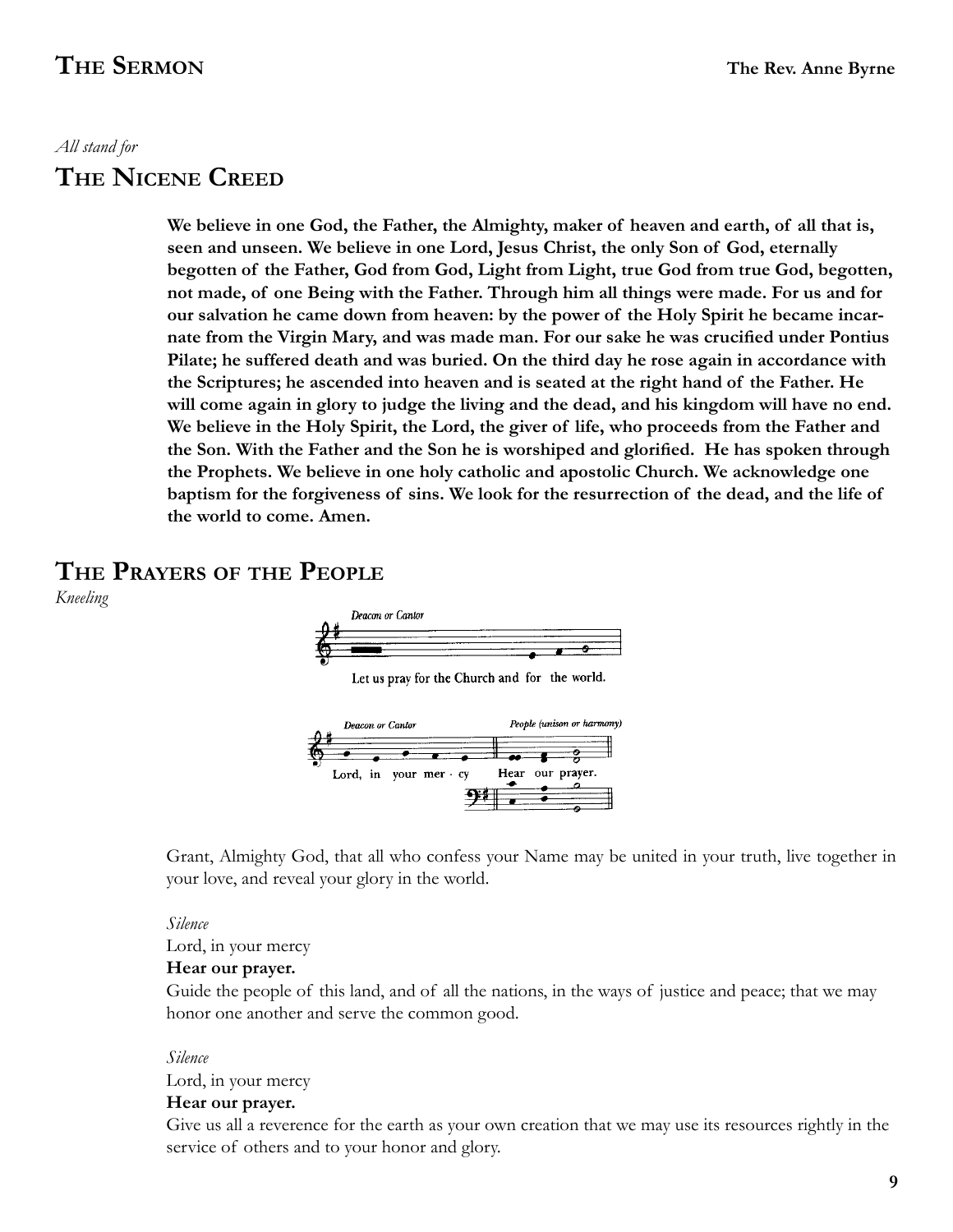### *Silence* Lord, in your mercy

#### **Hear our prayer.**

 Comfort and heal all those who suffer in body, mind, or spirit; give them courage and hope in their troubles, and bring them the joy of your salvation.

#### *Silence*

Lord, in your mercy

#### **Hear our prayer.**

 Give us true repentance; forgive us all our sins, negligences, and ignorances; and grant us the grace of the Holy Spirit to amend our lives according to your holy Word.

#### *Silence*

Lord, in your mercy

#### **Hear our prayer.**

We commend to your mercy all who have died, that your will for them may be fulfilled; and we pray that we may share with all your saints in your eternal kingdom.

 *Silence* Lord, in your mercy **Hear our prayer.**

## **The Peace**

*Celebrant:* The peace of the Lord be always with you. *People:* **And also with you.**

*Please warmly greet one another with the peace of Christ*

## **Parish Life**

## **Birthday and Anniversary Prayer**

O God, our times are in your hand: Look with favor, we pray, on your servant(s) N. as *he* begins another year. Grant that *he* may grow in wisdom and grace, and strengthen *his* trust in your goodness all the days of *his* life; through Jesus Christ our Lord. Amen.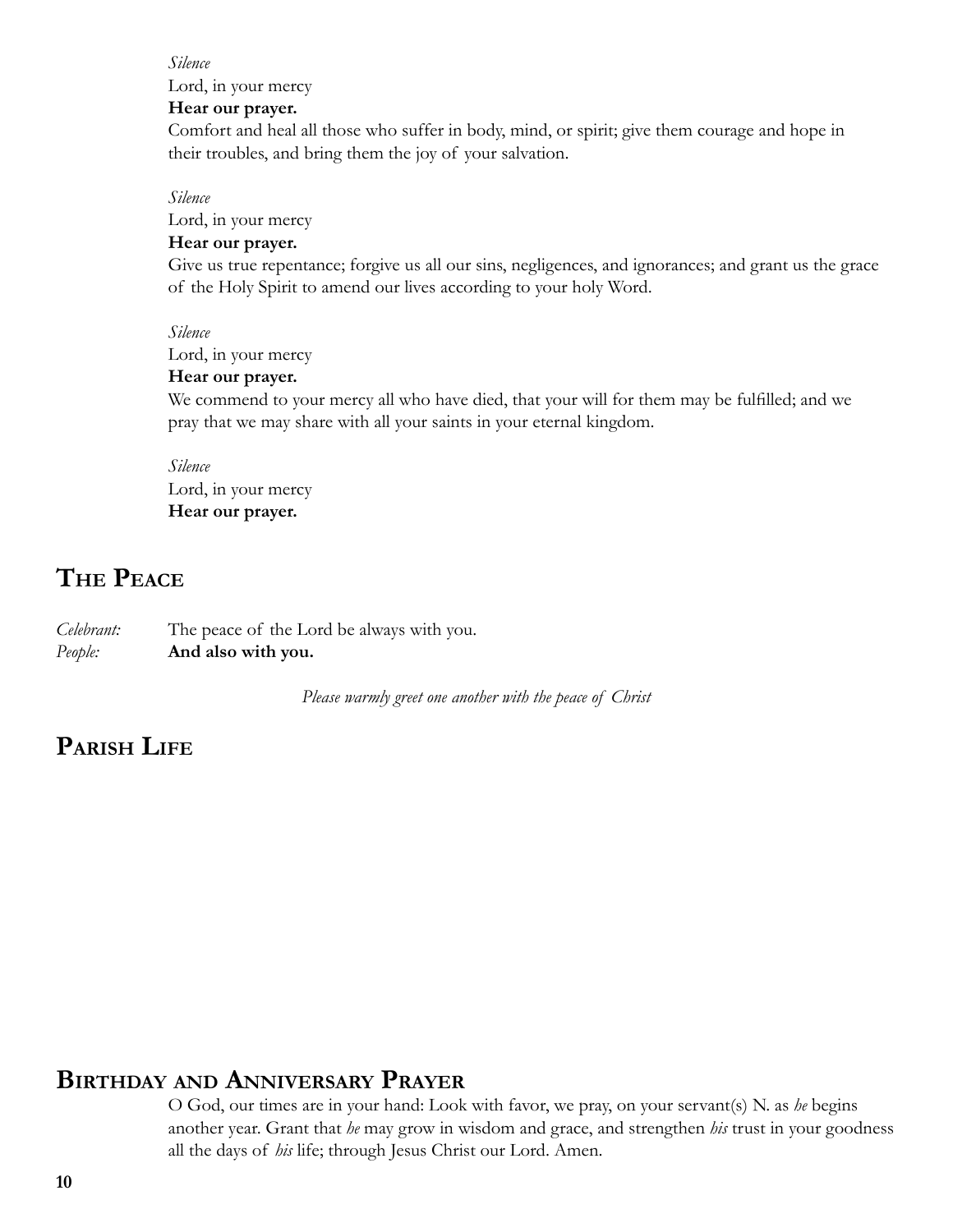## THE HOLY COMMUNION

## **Offertory**

*Please stand as the Offering is brought to the Altar Celebrant:* All things come of thee, O Lord. *People:* **And of thine own have we given thee. Amen.**

## **The Great Thanksgiving**

#### *The people remain standing.*

*Celebrant:* The grace of our Lord Jesus Christ and the love of God and the fellowship of the Holy Spirit be with you all.

*People:* **And also with you.**

*Celebrant:* Lift up your hearts.

*People:* **We lift them to the Lord.**

*Celebrant:* Let us give thanks to the Lord our God.

*People:* **It is right to give God thanks and praise.**

*Celebrant :* We thank you, Lord, for the beauty of this earth, our island home. We thank you especially for this place in which we live; for our lakes and our forests, our farmland, and the life which flourishes here. Guide us in the care of all you have given us, especially in our care of each other. You have given us much, and for that we are grateful. And so we join with Angels and Archangels, and all the company of heaven, evermore praising you, and singing:



Music: American folk melody; arr. Marcia Pruner, harm. Annabel Morris Buchanan (1889-1983)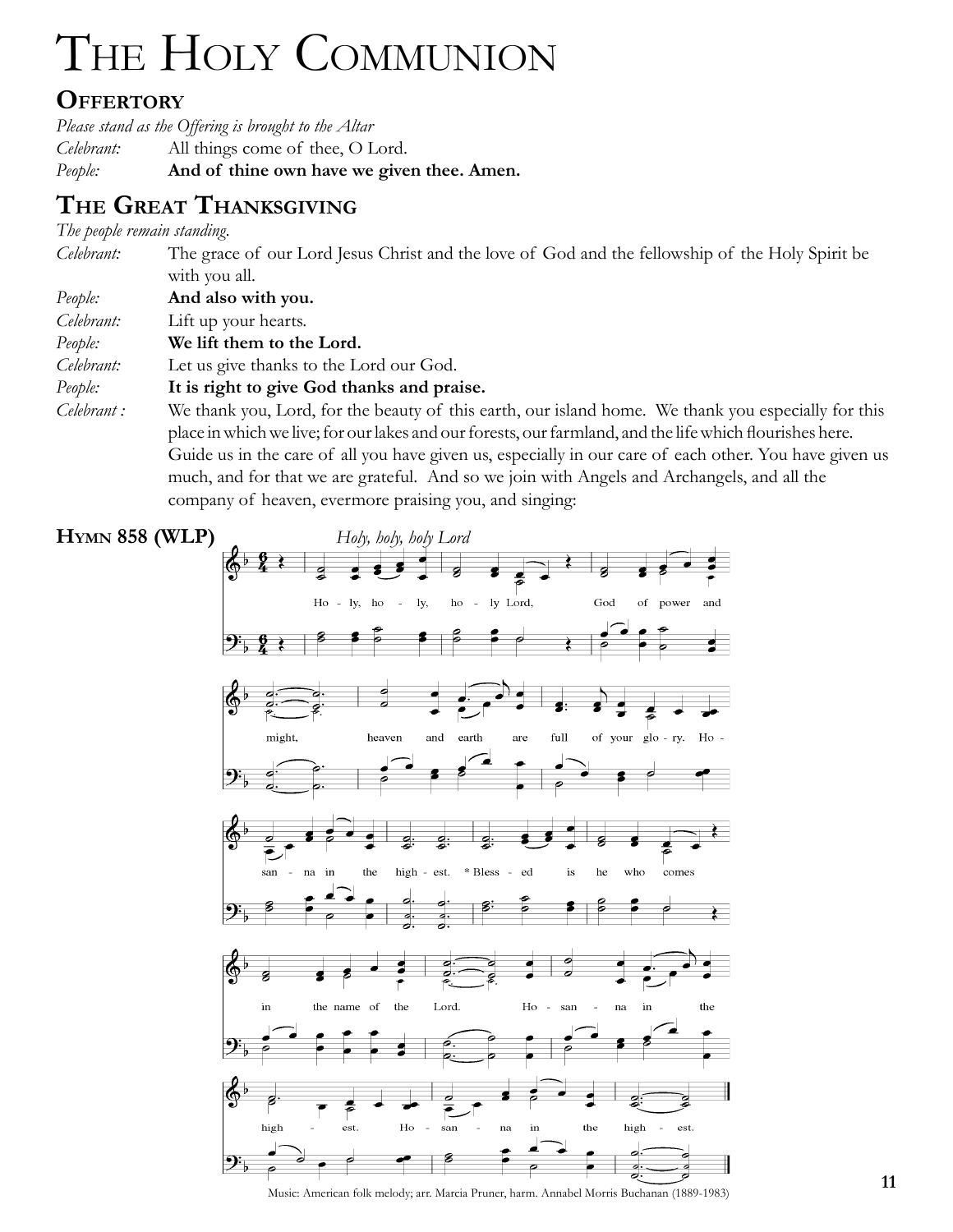On the night he was handed over to suffering and death, our Lord Jesus Christ took bread; and when he had given thanks to you, he broke it, and gave it to his disciples, and said, "Take, eat: This is my Body, which is given for you. Do this for the remembrance of me."

After supper he took the cup of wine; and when he had given thanks, he gave it to them, and said,"Drink this, all of you: This is my Blood of the new Covenant, which is shed for you and for many for the forgiveness of sins. Whenever you drink it, do this for the remembrance of me."

Recalling now his suffering and death, and celebrating his resurrection and ascension, we await his coming in glory. Accept, O Lord, our sacrifice of praise, this memorial of our redemption. Send your Holy Spirit upon these gifts. Let them be for us the Body and Blood of your Son. And grant that we who eat this bread and drink this cup may be filled with your life and goodness.

As we come to this table, Lord, grant that we may share your Spirit together, renew our strength, and reveal your love to a waiting world because we were here. All this we ask through your Son Jesus Christ. By him, and with him, and in him, in the unity of the Holy Spirit all honor and glory is yours, Almighty Father, now and for ever. **AMEN.**

And now, as our Savior Christ has taught us, we are bold to say,

**Our Father, who art in heaven, hallowed be thy Name, thy kingdom come, thy will be done, on earth as it is in heaven. Give us this day our daily bread. And forgive us our trespasses, as we forgive those who trespass against us. And lead us not into temptation, but deliver us from evil. For thine is the kingdom, and the power, and the glory, for ever and ever. Amen.**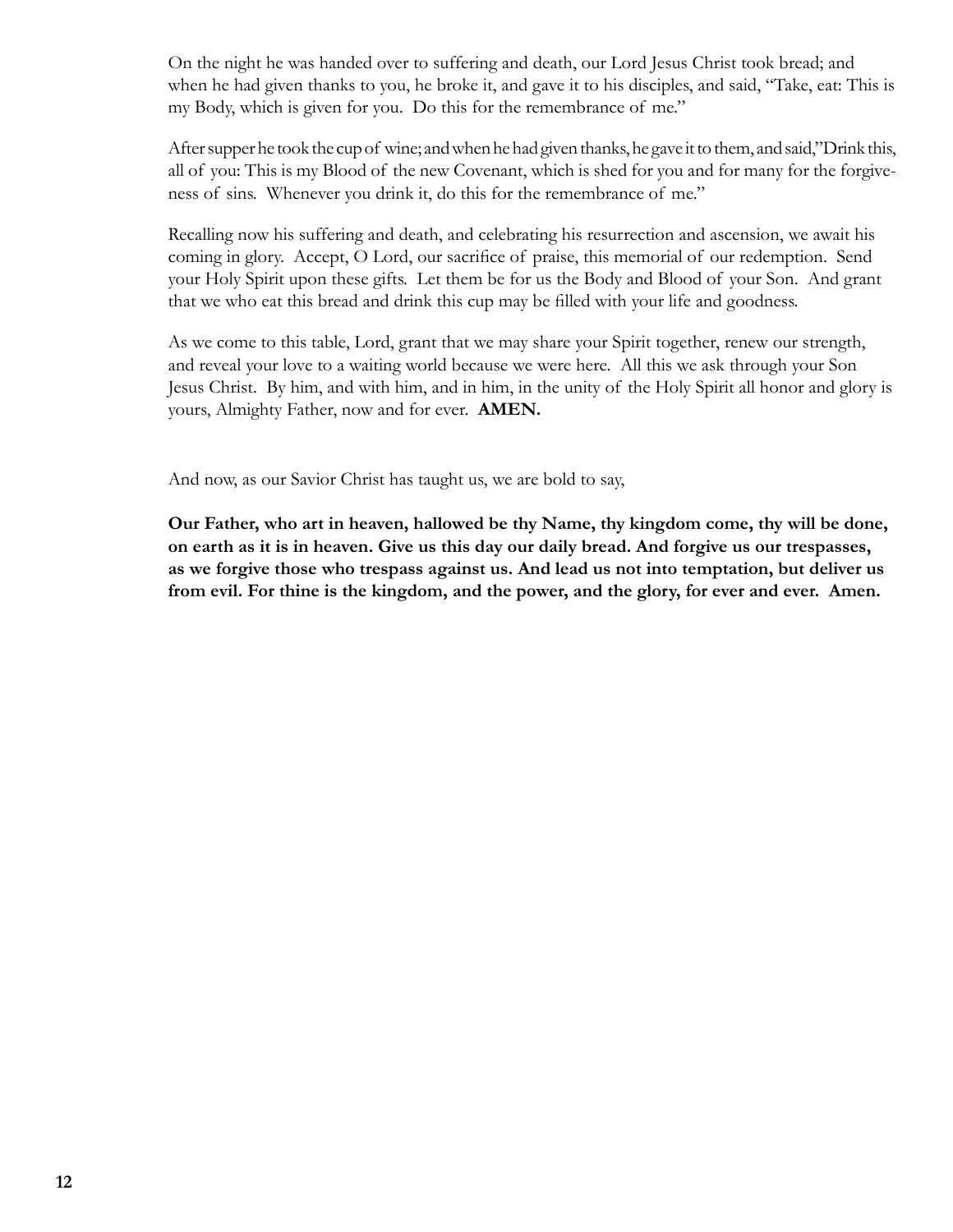#### **Fraction Anthem Hymn 149 (LEVAS)**



*All here are welcome to receive Holy Communion with us. Our tradition is to receive both bread and wine, sharing the common cup. Please assist the chalice bearer by guiding the cup to your lips. You may receive the bread only, if you prefer. After consuming the bread, simply cross your arms over your chest to indicate that you do not wish to receive the wine. You may also "intinct" by dipping the bread into the chalice. If you desire only a blessing, please cross your arms over your chest when you come to the rail.*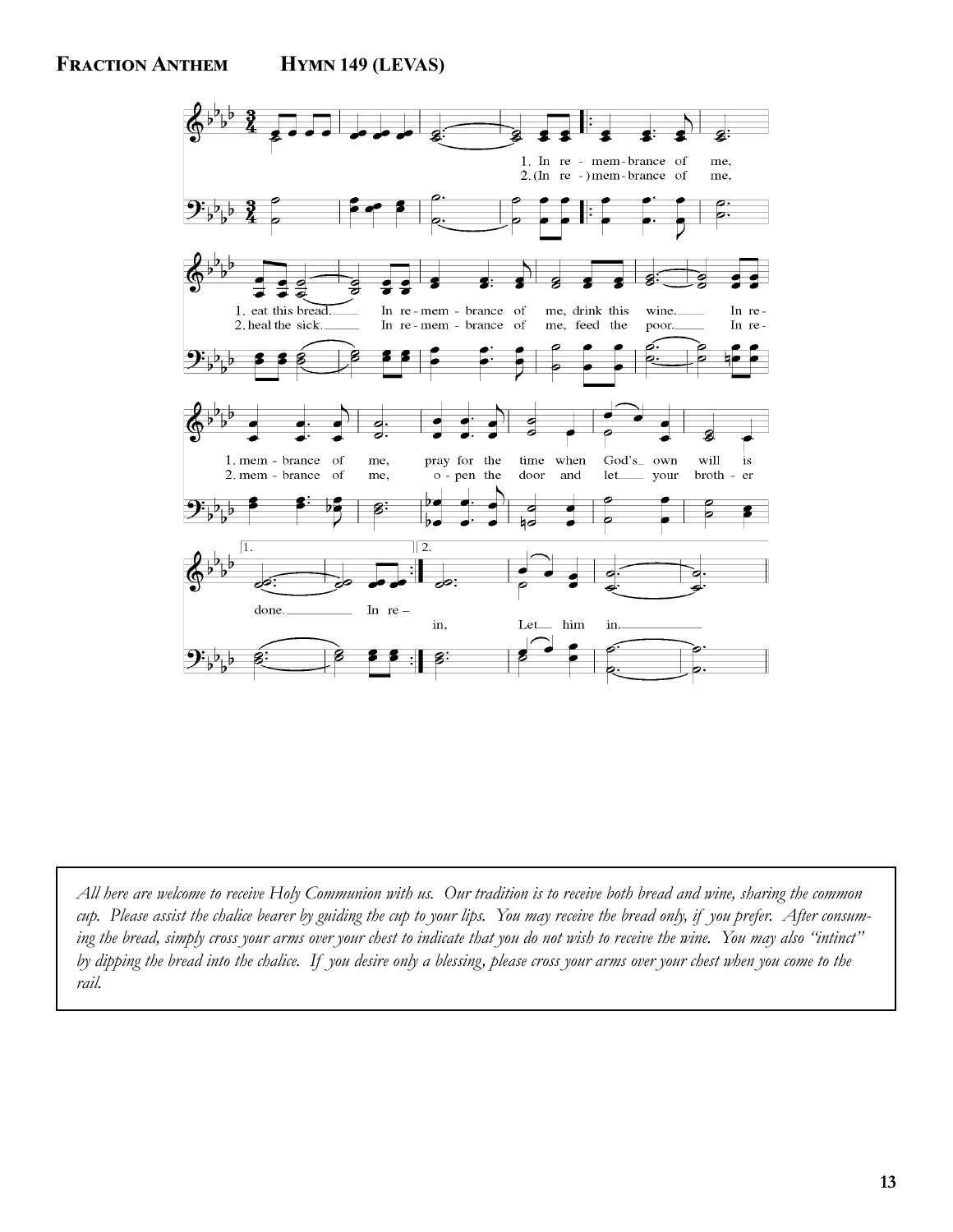

Words: Shirley Erena Murray © 1987 The Hymn Society (admin. Hope Publishing Company, Carol Stream, IL 60188).<br>All rights reserved. Used by permission.<br>Music: *Omni die*, melody from *Gross Catolisch Gesangbuch*, 1631; harm

## **The Post Communion Prayer**

*Celebrant:* Let us pray. *Celebrant and People:*

**Eternal God, heavenly Father, you have graciously accepted us as living members of your Son our Savior Jesus Christ, and you have fed us with spiritual food in the Sacrament of his Body and Blood. Send us now into the world in peace, and grant us strength and courage to love and serve you with gladness and singleness of heart; through Christ our Lord. Amen.**

## **The Blessing**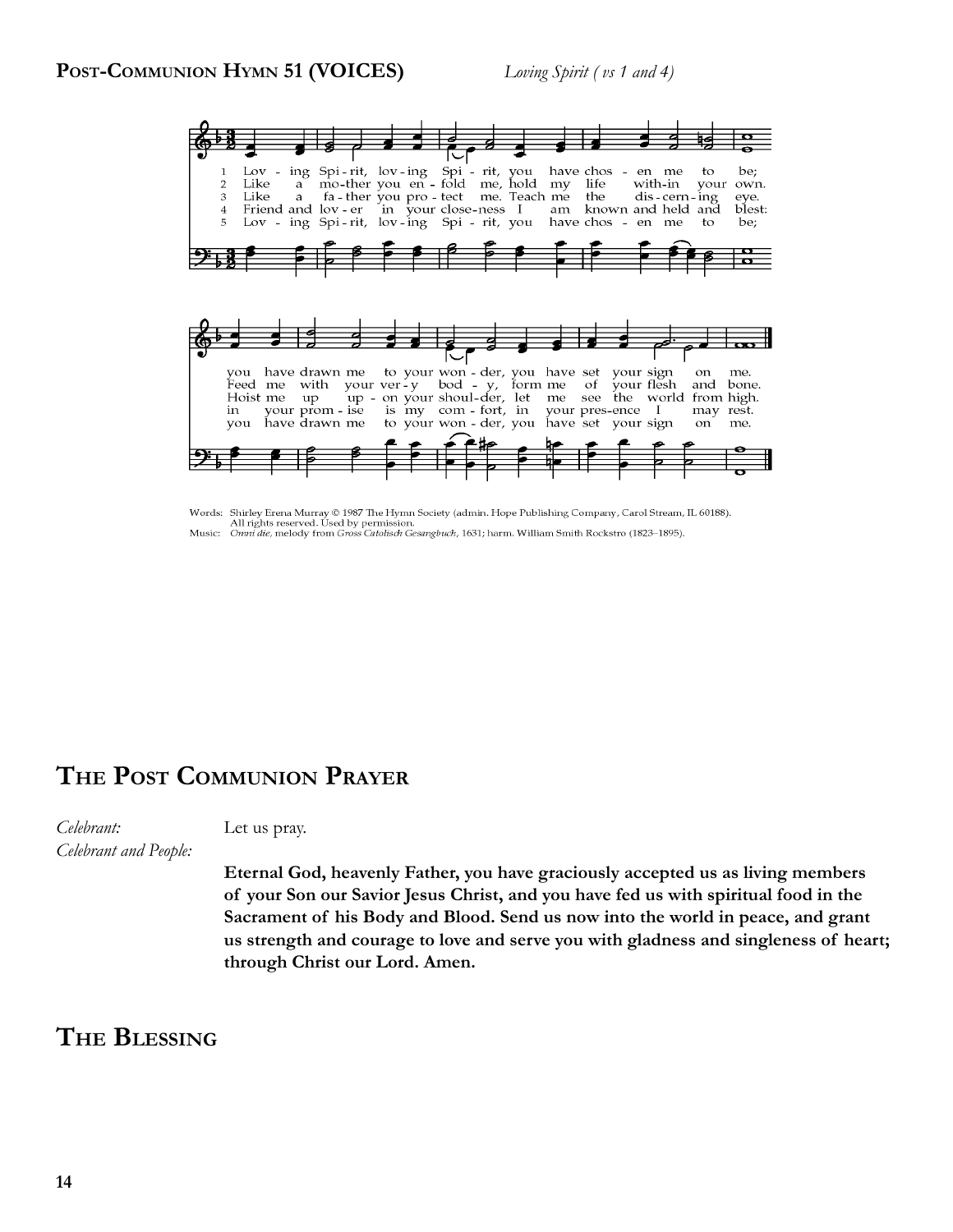

by saints below and saints above, the Church in earth and heaven.

## **The Dismissal**

| Celebrant: | Go in peace to love and serve the Lord. Alleluia, Alleluia! |
|------------|-------------------------------------------------------------|
| People:    | Thanks be to God. Alleluia, Alleluia!                       |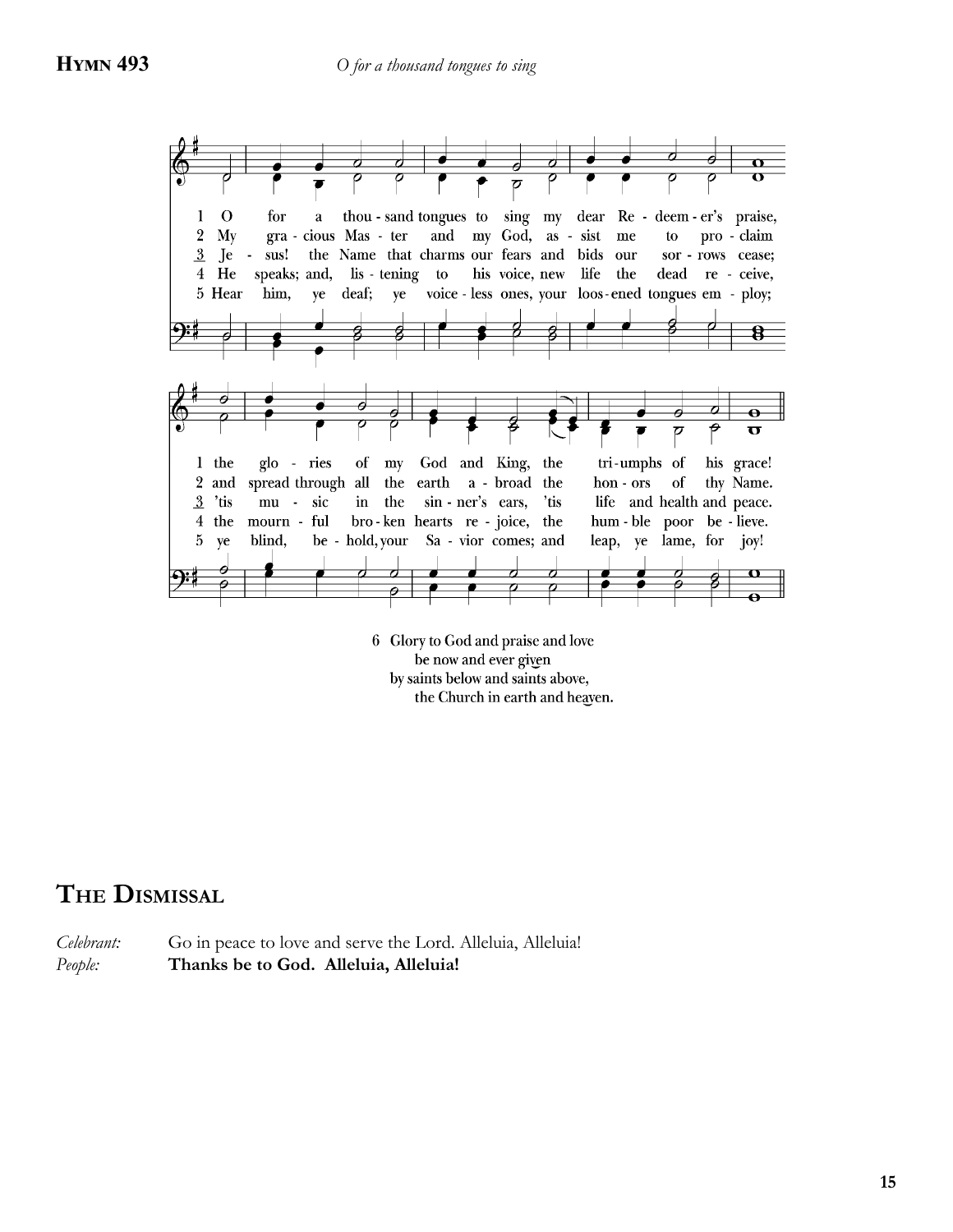# today

## also

## coffee hour

Join us for coffee and goodies immediately following the 10:45 service. The table is set up at the crossing in the church and all are invited to spend some time after the service enjoying refreshments and conversation.

## upcoming

## stay in touch with us digitally

To receive the Parish E-news, please add your name, address, phone number, and email address to the guest register just inside the door of the narthex, or use the form on our website home page at www.episcopalchurchingarrettcounty.org. When you are not able to be with us on Sunday, you can watch the televised webcast live at either 8 a.m. or 10:45 a.m. each week, or listen to the 8 a.m. service live, locally, over WMSG, 1050 AM.

In case of rare snow closures or sudden changes in our worship schedule, we will send an email to our address list and also an automated telephone message to everyone on our call list announcing the change.

Please note that we delete addresses that report as nonexistent and cause our emails to bounce back. Make sure you add **episcopalchurchingarrettcounty@gmail. com** to your computer's address book to ensure that our email does not end up in your spam folder.

## prayer lists review

Please help us review the prayer lists in the bulletin. Without updates from those of you who ask for prayer for loved ones, we don't know when someone can be taken off the lists. You can call Julie or send us an email with your updates.

#### ministers of today's service

| Celebrant:            | The Rev. Anne Byrne |
|-----------------------|---------------------|
| Reader                | Linda Eisenhart     |
| Chalicist             | Linda Eisenhart     |
| Prayers of the People | Linda Eisenhart     |
| Coffee Hosts          | Linda Eisenhart     |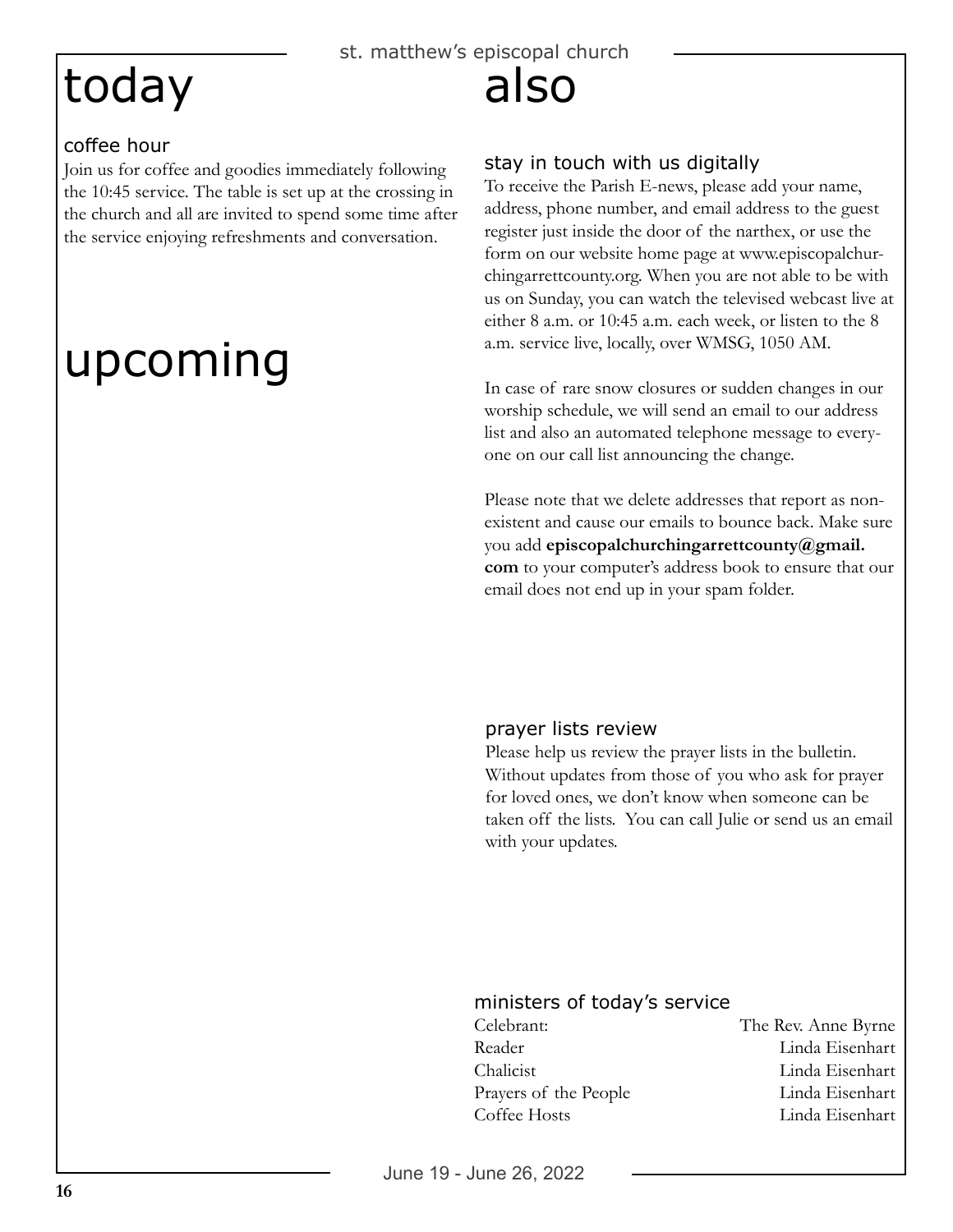# prayer list

We pray each Sunday and Thursday for members, relatives and friends of this faith community who have asked for our prayers. Requests should be renewed the first of each month to be kept on our list. You may call the Church Office at 301-334-2510 or email your request to

#### **episcopalchurchingarrettcounty@gmail.com**

Let us pray to the Lord and for each other, especially for Denny Fowler, Bonnie Winters, Amanda Collins, Mary Ellen Dore, Sharon Caple, John Amato, Kimberly Bittinger, Chester Stacy, Ron Krug, Don Sincell, Chris Jones, Jessie Harris, Bobbi & Peter Banse, Joe Chilleme, Joanna Walton, Susan Henry, Karen Reckner, Bonnie Weiler, Karen Cerrato, William Milbourn, Terry Hunt, Jacques Hourtal Mart, Tommy Reams, Shirley Metheny, Dave Arnold, Jane Hazlett & family, Dave and Sandy, and for all whom we hold in our hearts this day.

(*Silence*)

In the Diocese of Maryland, we pray for Grace, New Market; St. James', Mount Airy; St. Paul's, Point of Rocks; Transfiguration, Braddock Heights.

We also pray for Michael our Presiding Bishop, Eugene and Bob our Bishops, and for all bishops and other ministers.

In the Anglican communion we pray for the Province of the Episcopal Church of South Sudan.

For relatives and friends of this faith community serving the victims of disasters and political unrest around the world, for those who are in harm's way in war zones, and for those who are working for peace everywhere.

For all victims of natural disaster, terrorism, war, economic and environmental injustice and addiction.

### **Members of our Faith Community for whom we are praying**

Karen Adams, Hugh Andrew, Thomas Ashby, Mike Barnes, Luke Bowser, Patricia Burkholder, Wayne Caple, Nick & Oksana Carlson, John D. Chamblin, Jr., Randy Chamblin, Joseph R. Clark, Sr., Jenna Conn, Betty Jane Cook, Robert Coughlin, Rev. Crites, Dave Culler, Susie Culler, Harold DeBerry, Virginia Dillsworth, Carolyn Dore, Terry Elliott, Ron Gebron, Mary Jane Germain, Kathleen Gibbs, Mimi Gigax, Laurie Grant, Sherry & Bud Gunter, Lauren Hatcher, Jeremy Henry, Charles Herman, Stacy Holler, Emily Imgrund, Jane Ann Kane, Paul Keister, Thomas Kovach, Joan Lambert, Evelyn Lamp, Smith Lantz, Charlotte Laumann, Shirley Lotz, Nancy Louie, Carol Mattingly, Carole Maynard, Joe Methany, Sue Meyer, Pat Michener, Christy Montgomery, Judy Morgan, Janet Mosser, Greg Myers, Derek Parker, Rebecca Paugh, Logan Perry, Brenda Rathgeb, Donald Richter, Doug Roberson, Betty Rundquist, Ralph Schmidt, Irene Schrock, The Scott Family, Tommy Scott, William Seling, Katie Shearon, William Smeltzer, Bob Smith, Joshua Snider, Sean Snider, Alice Soberg, Heidi & Deva Solomon, Kyle Swaim, Darlene Terlizzi, Lillian Wall, Daryl Walters, Tom Watts, Jennie Weeks, Pat Wilkinson, Samantha Hodge-Williams, Kerry Chartrau Willoughby, Nancy Wright, Andrew Yoder, Garrett Yoder, and Chuck Zellefrow.

## also

Little ones have a place at St. Matthew's! Our Sunday school and nursery is open at 10:15, upstairs in the Parish Hall. Please ask anyone for directions.

## Stay in touch with us digitally!

To receive the Parish E-news, please add your name, address, phone number, and email address to the guest register just inside the door of the narthex, or use the form on our website home page at www.episcopalchurchingarrettcounty.org. When you are not able to be with us on Sunday, you can watch the televised webcast live at either 8 a.m. or 10:45 a.m. each week, or listen to the 8 a.m. service live, locally, over WMSG, 1050 AM. In case of rare snow closures or sudden changes in our worship schedule, we will send an email to our address list and also an automated telephone message to everyone on our call list announcing the change.

Please note that we delete addresses that report as nonexistent and cause our emails to bounce back. Make sure you add **episcopalchurchingarrettcounty@gmail.com** to your computer's address book to ensure that our email does not end up in your spam folder.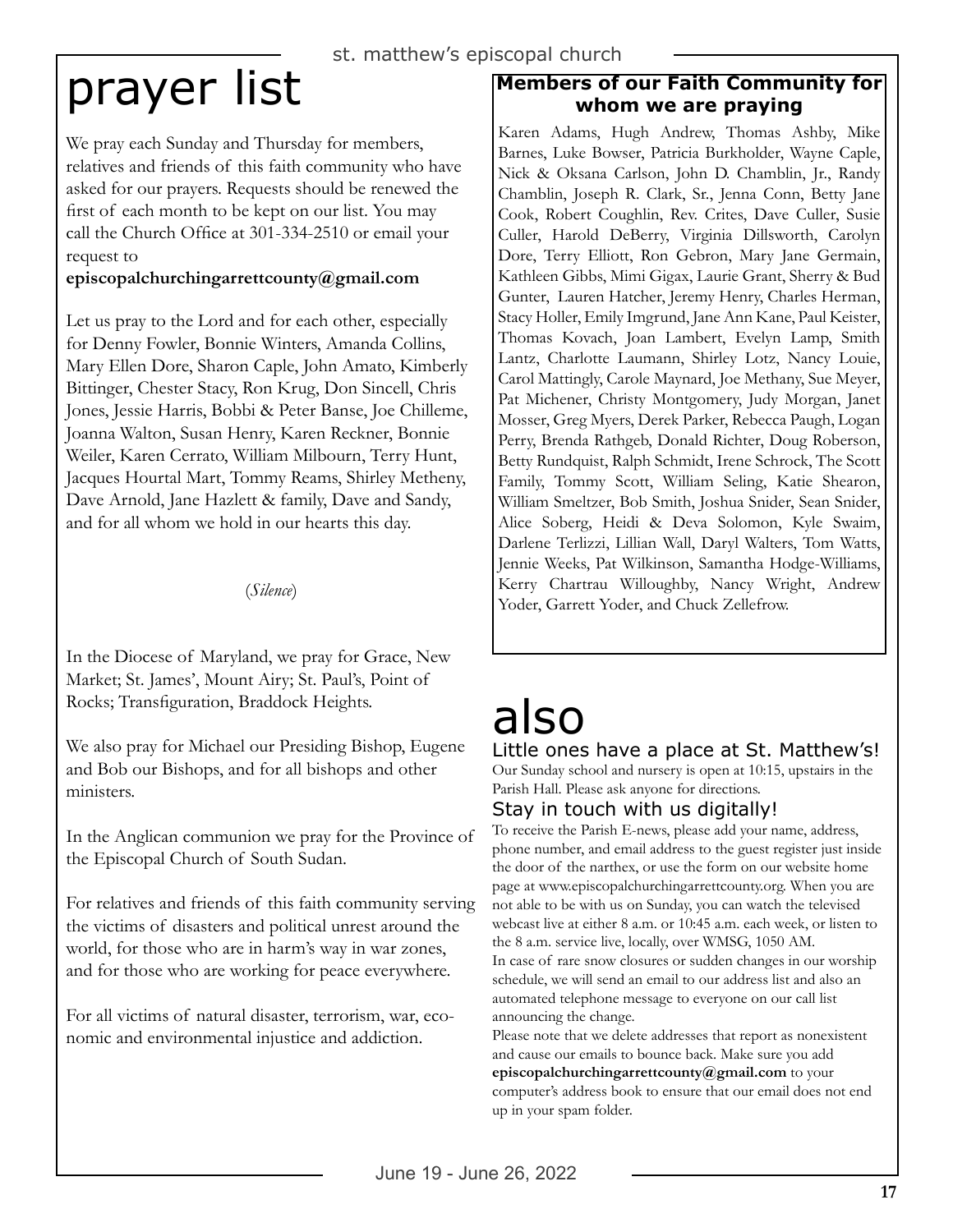#### -st. matthew's episcopal church-

## **Sunday, June 19**

| 8 a.m.       | Holy Eucharist Rite I              |
|--------------|------------------------------------|
| $10:15$ a.m. | Sunday School in the Parish Hall   |
| $10:45$ a.m. | Holy Eucharist Rite II             |
| $11:45$ a.m. | Coffee hour in the chancel         |
|              | immediately following the service. |

## **Sunday, June 26**

| 8 a.m.       | Holy Eucharist Rite I              |
|--------------|------------------------------------|
| $10:15$ a.m. | Sunday School in the Parish Hall   |
| $10:45$ a.m. | Holy Eucharist Rite II             |
| $11:45$ a.m. | Coffee hour in the chancel         |
|              | immediately following the service. |

## **Every Week**

**Sunday**

8 a.m. **Holy Eucharist Rite I**<br>10:15 a.m. Sunday School in the 10:15 a.m. Sunday School in the Parish Hall<br>10:45 a.m. Holy Eucharist Rite II Holy Eucharist Rite II

**Tuesday**

6:30 p.m. Boy Scout Troop 22

#### **Wednesday**

**Thursday** 7:30 a.m. Holy Eucharist Rite II

## **Every Month**

1st Tuesday: Vestry

## **The Episcopal Church in Garrett County**

the episcopal diocese of maryland

St. Matthew's Episcopal Church 126 East Liberty Street Oakland, Maryland 21550

St. John's Episcopal Church 5234 Maryland Highway Oakland, Maryland 21550

Office phone: 301-334-2510 Visit our website at: www.episcopalchurchingarrettcounty.org E-mail: episcopalchurchingarrettcounty@gmail.com Parish office hours: Monday - Friday 9 am - 1 pm

#### **clergy**

**The Rt. Rev. Eugene Taylor Sutton** Bishop of Maryland

**The Rt. Rev. Robert Ihloff** Assistant Bishop

**The Rev. Dr. Chip Lee** Rector, St. Matthew's; Vicar, St. John's

**The Rev. Anne Byrne** Assistant Priest for Christian Formation, St. Matthew's

#### **staff**

**Julie Hartman** Office Manager

**Paul Durham** Senior Warden, St. Matthew's

**Mike Voelkel** Senior Warden, St. John's

**Gladys Virts** Junior Warden, St. John's

**Leah DeLauder** Music Director